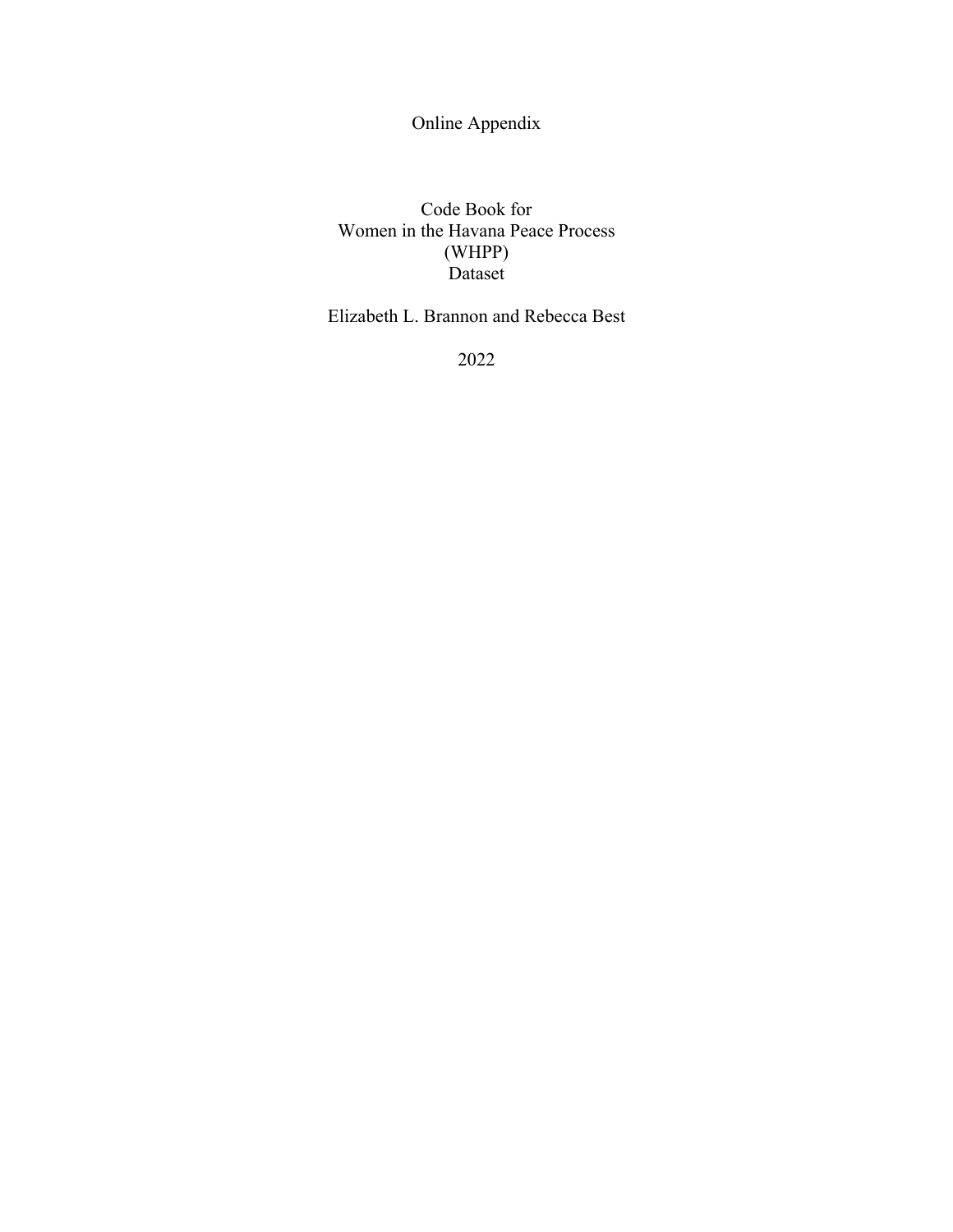## **Introduction**

This dataset documents participants in the Colombian Peace Process between the government of Colombia and the Revolutionary Armed Forces of Colombia (FARC-EP), which took place in Havana, Cuba between 2012 and 2016. In the early negotiation attempts between the FARC and the Colombian government, few women were formally involved (Bouvier 2016; Céspedes-Báez and Ruiz 2018). In the peace talks that took place from 1998-2002, the government had two women included in their delegation, María Emma Mejía and Ana Teresa Bernal, and the FARC later appointed Mariana Páez to their delegation after encouragement by Mejía and Bernal (Bouvier 2016). Despite being far from gender parity in these early peace talks, Bouvier (2016) notes that women were well represented informally in the talks, particularly through engagement with civil society organizations. When the FARC and the Colombian government returned to the negotiating table in 2012, however, women were conspicuously absent. There were no women on the government's negotiating team (though two women were appointed as alternates) and the FARC only included two women as "collaborators" (Céspedes-Báez and Ruiz 2018). After months of consistent pressure and protest from civil society organizations, FARC women, and the international community, both delegations appointed women representatives as negotiators and later in 2014, a Gender Subcommission was formed (Humanas 2017; Céspedes-Báez and Ruiz 2018). <sup>1,2</sup> Since the signing of the peace deal, Colombia has received significant attention for its historic levels of women's inclusion<sup>3</sup> and for the careful attention to gendered issues that resulted from women's integration. As such, Colombia is significant for the positive and progressive reactions of the government and the rebels to accusations of excluding women. More frequently, conflicting parties either ignore these demands (Anderlini 2007), or they offer observer status to women, as was seen in the case of Liberia (Saiget 2016; Tripp 2015). Thus, the process can serve as a strong example of how women's participation influences peace outcomes.

## **Data Overview**

Our data include 117 women and 69 men who participated in the peace process. Of the women included in the dataset, 77 served on the state delegation, while 40 served on the FARC-EP delegation. All of the men in our data are drawn from the government delegation as we were unable to find a comprehensive list of Colombian men in the peace process. We used two sources for the names of participants: a 2017 report from Humanas Colombia, "Experiences, Contributions, and Recognition: Women in the Peace Process in Havana," which included the names of both FARC and government women; and the *Biblioteca del Proceso de Paz con Las FARC-EP* (hereafter *Biblioteca*) produced in 2018 by the Office of the High Commissioner of the Peace, which included the names of government delegates. To code the backgrounds of each individual, we relied on a variety of public sources. These sources included employment

 $1$  The Gender Subcommission consisted of five representatives from FARC-EP and five from the government delegation at any given time, however, the identities of those representatives fluctuated over time. According to Bouveir (2016), the only male delegate to the subcommission was Rubin Moro of FARC-EP, however other sources have indicated that men participated on both sides and some sources have indicated that Sergio Jaramillo Caro, High Commissioner for the Peace Process from 2012-2017, at least attended some meetings.

 $2$  The 2003 Peace Process between the Sri Lankan government and the Liberation Tigers of Tamil Eelam (LTTE) also included a Gender Subcommission, however in that process, the Gender Subcommission lacked influence (Jordan & Denov 2007).

<sup>&</sup>lt;sup>3</sup> Women's participation was similarly high in the peace process between the government of the Philippines and the National Democratic Front. In 2011, 33 percent of the signatories to the Oslo Join Statement signed between the government and the NDF were women (O'Reilly et al. 2015).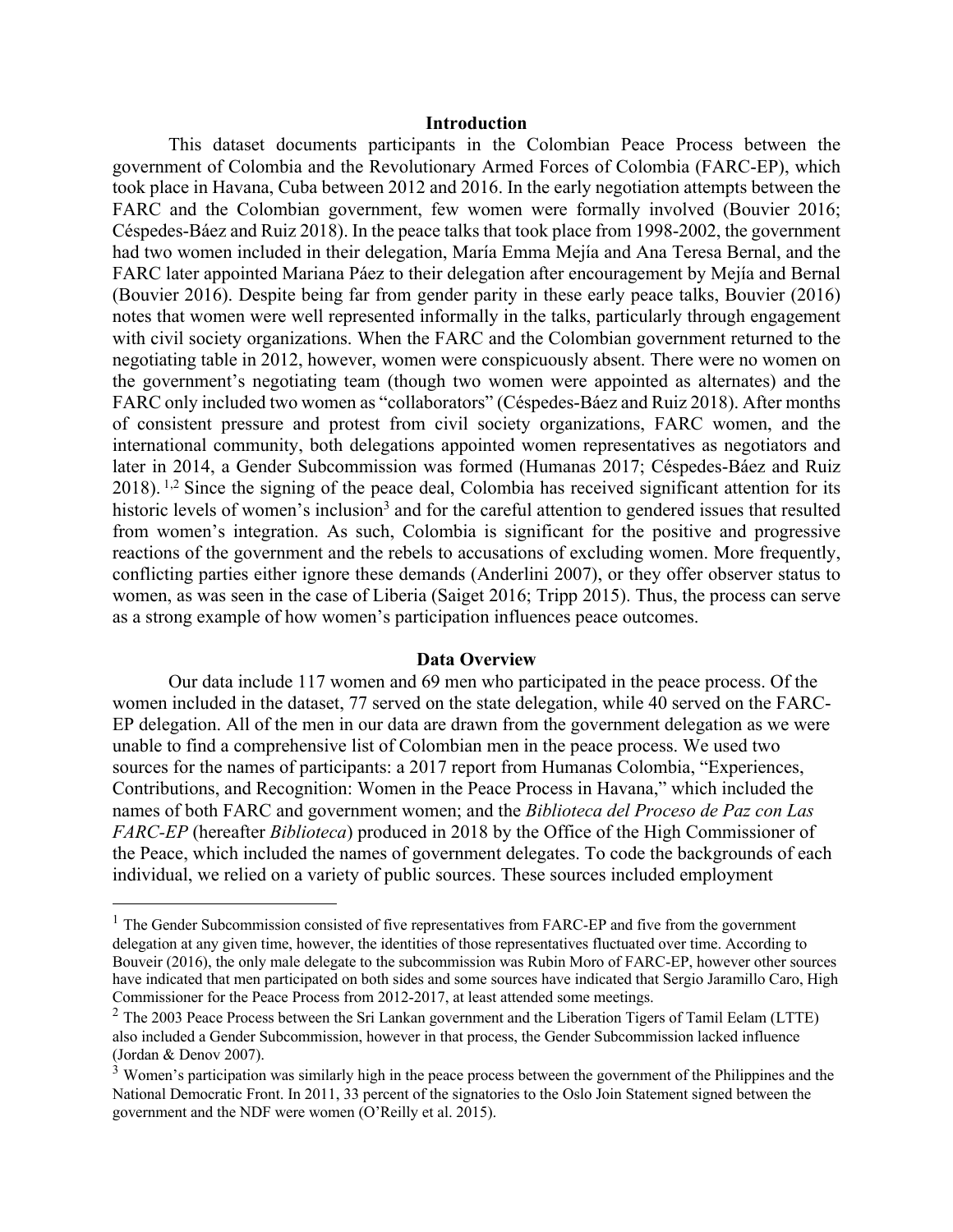contracts with the Office of High Commissioner for Peace, LinkedIn profiles, employee profiles, Facebook and twitter accounts, news reports, and Mujer Fariana<sup>4</sup> webpages as captured by the Wayback machine. 5

{fix previous}

## **Variables**

**Name** Individual's name; drawn from Humanas or the *Biblioteca*.

**Delegation** indicates whether the individual is associated with the FARC-EP or Colombian government delegation.

**Original Source** indicates whether our initial source for the individual was Humanas or the *Biblioteca.* Two women of the government delegation appeared in the *Biblioteca* but not the Humanas report. As such, they are coded as *Biblioteca.* All other women are coded as Humanas, regardless of whether they appeared in both sources, as is the case with all other government women delegates.

**Woman** Binary indicator coded 1 if Woman, 0 otherwise.

**Twitter** indicates the individual's twitter handle, if found.

**Biblioteca** Binary indicator coded 1 if the individual is included in the Biblioteca, 0 otherwise.

**Groupcommittee, Groupcommittee2**, and **Groupcommittee3** Indicate the groups, teams, or committees to which the individual was assigned if known.

**Gender Subcommittee** Binary indicator coded 1 if we found references to the individual ever serving on or participating in meetings of the Gender Subcommittee. This is likely an undercount of women's participation in the Subcommittee as some sources indicate that nearly every woman involved in the peace process cycled through the Gender Subcommittee at some point.

**RoleinPeace** text summary of the individual's role in the peace. These are drawn from contracts for members of the government delegation as well as from news articles and linked in pages.

**Photographervideographer** Coded 1 if the individual is identified in sources as a photographer or videographer. Sources include news stories (including the credits for photographs andb video clips), Linked In, Twitter, and press releases.

**Monthlycompensation2016** The individual's average monthly compensation in 2016 Colombian pesos as recorded in employment contracts between the individual and the Colombian government.

<sup>4</sup> Website of the women of FARC.

<sup>5</sup> https://archive.org/web/